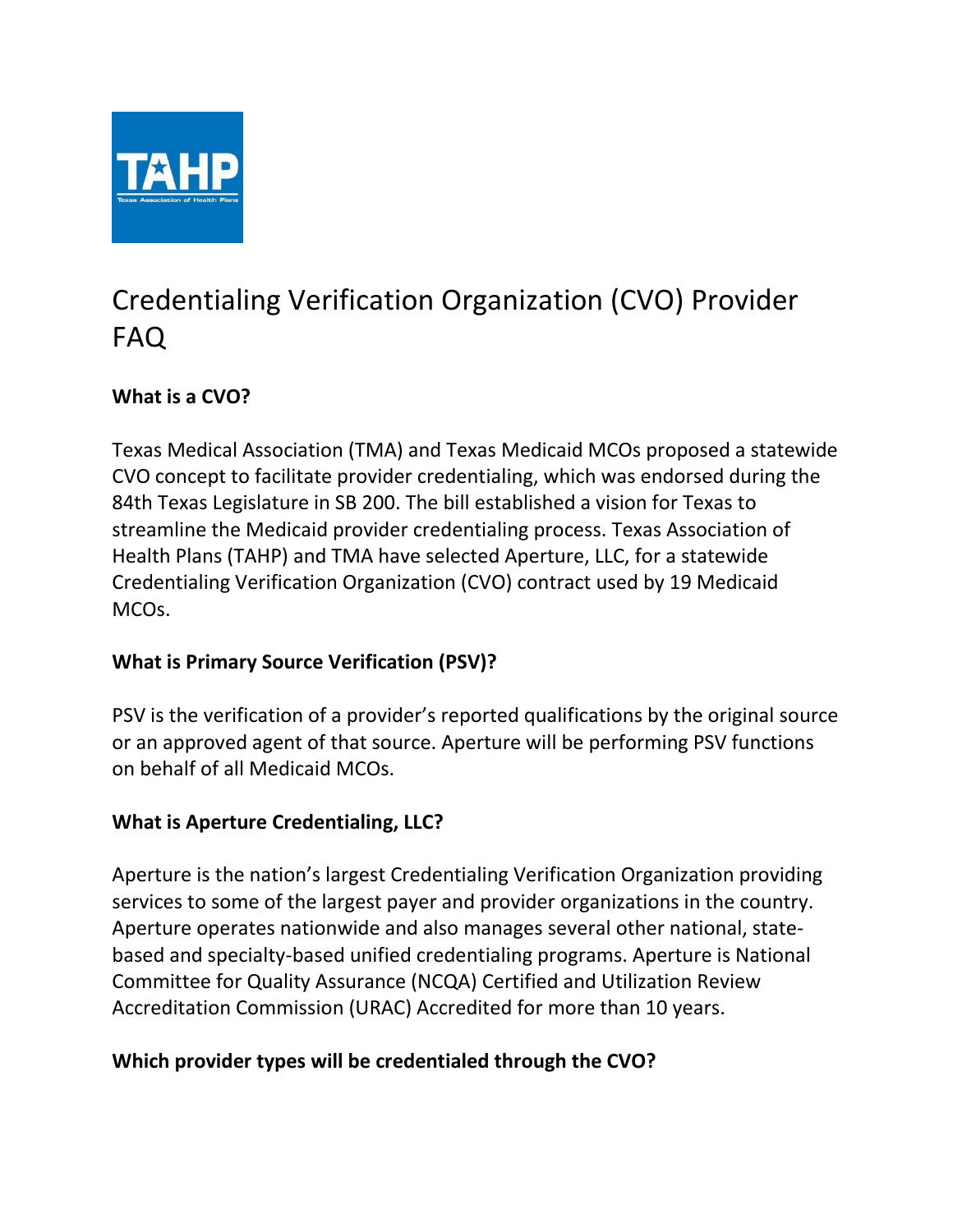All Medicaid provider types will be credentialed through the CVO excluding DMOs and providers who are currently credentialed through a delegation. An example of this includes the majority of pharmacy providers who are credentialed through their Pharmacy Benefit Managers (PBM). Pharmacies who provide a medical service such as DME will continue to be credentialed by their MCO and will participate in the CVO.

Any new provider who is not contracted with an MCO will continue to follow the current process in place for contracting and credentialing.

## **What will change for me in the credentialing process?**

For the initial phase of the roll-out beginning in January for some MCOs, the only change a provider should expect is to begin receiving communications from Aperture regarding the credentialing application and PSV functions.

*More information on the single re-credentialing date and process will be shared in the coming months.*

## **Does this new process apply to physicians seeking credentials in MCOs serving dual-eligible Medicare and Medicaid MCO (MMP) patients?**

Yes, this process applies to all providers serving Medicaid patients.

## **Who do I contact to pursue an MCO contract?**

This process will not change with the introduction of the CVO. You still need to outreach to each MCO to pursue a potential contract. Contact lists can be found on HHSC's website.

## **Will the state's contract outlining the 90-day credentialing timeframe be adhered to?**

Yes, all state-mandated timelines will remain in effect.

## **If a provider contacts more than one Medicaid MCO at the same time, who notifies Aperture?**